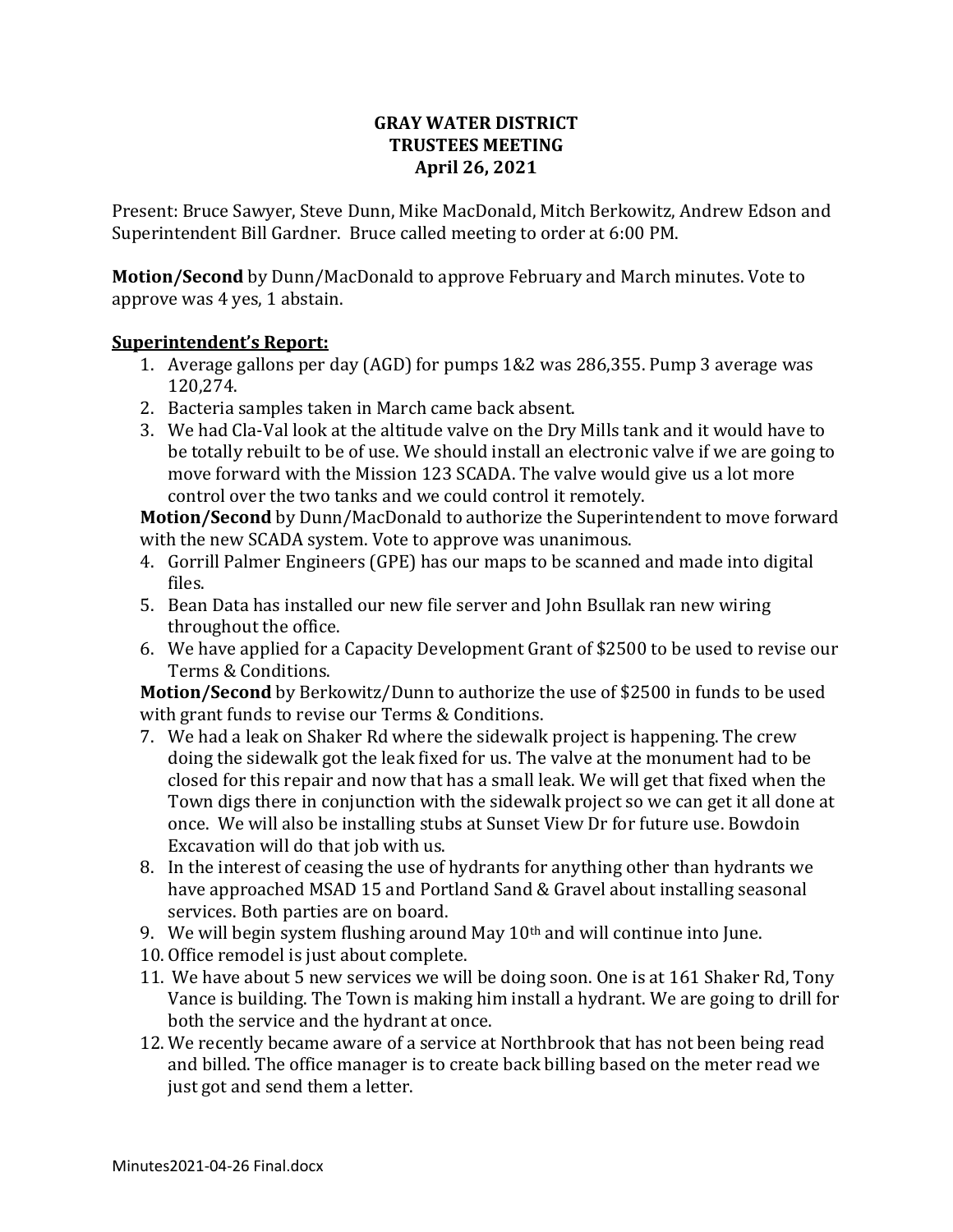#### **Trustee Reports:**

Steve: Reviewed the 2019 Water Quality Monitoring Report from Spring Meadows. There are no major issues. We should check into when we will receive the 2020 report. **ACTION:** Office Manager to call and find out when the 2020 will be done.

## **OLD BUSINESS:**

#### **Landfill Test Well Results:**

Nothing new to report. **ACTION:** None

#### **MDOT Route 100 Work:**

Covered under Superintendents report. **ACTION:** None

# **NOAA Request for Service:**

Nothing new to report. **ACTION:** None

## **Dry Mills Standpipe:**

Covered under Superintendents report. **ACTION:** None

## **Bypass Solar Farm:**

Nothing new to report. **ACTION:** None

## **MDOT Highway Preservation Paving Project Rt 115 Gray**

Nothing new to report. **ACTION:** None

## **Stillwater Pines Subdivision (Woodcock Dr):**

We have received engineering plans and we're working on an estimate. They will purchase the materials through us. **ACTION:** None

## **Terms & Conditions: update document:**

Covered under Superintendents report. **ACTION:** None